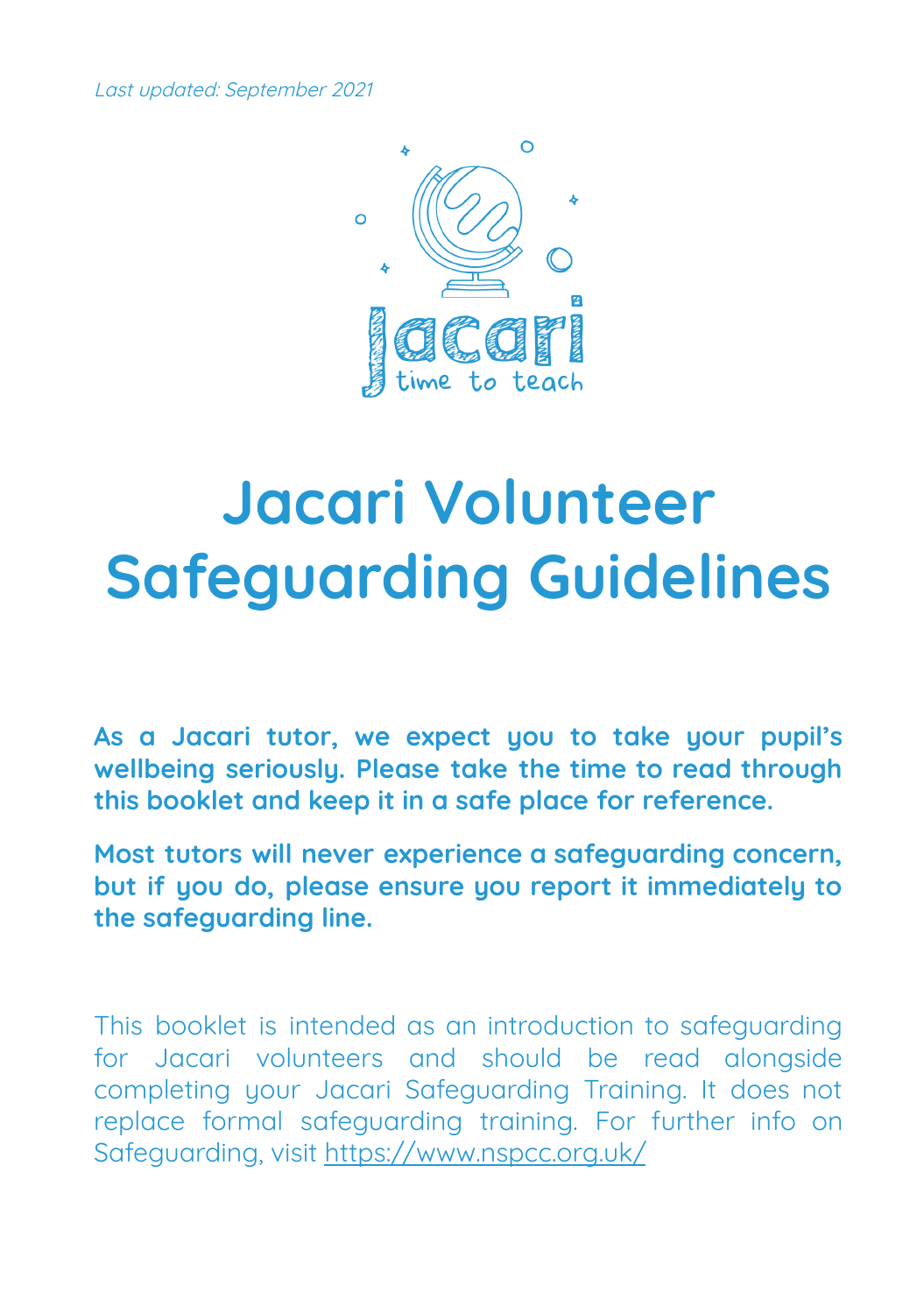# **Key Safeguarding Contacts**

#### **1. Emergency Services:** 999

## **2. Jacari Safeguarding Line (24/7): Oxford: 01865 570110 Bristol: 0117 990 2190**

#### **Email for both branches: safeguarding@jacari.org**

This line will be manned by the appropriate Coordinator during office hours; out of hours, the call may be answered by a Coordinator or a designated trustee of Jacari.

## **4. Chair of Trustees (if you feel unable to speak to the Coordinators):** 07786911990 **or** [trustees@jacari.org](mailto:trustees@jacari.org)

#### **5. Bristol Safeguarding Children's Board contacts:**

<https://bristolsafeguarding.org/> First Response Bristol: **0117 903 6444** Emergency Duty Team (out of hours): **01454 615 165**

#### **6. Oxford Local Authority Designated Officer**

01865 815956 / mobile: 07833 436649 alison.beasley@oxfordshire.gov.uk

#### **5. NSPCC Child Protection Helpline: 0808 800 5000**

If you have a complaint or allegation to make against the Coordinator or Trustees, please contact the Chair of Trustees on [trustees@jacari.org.](mailto:trustees@jacari.org)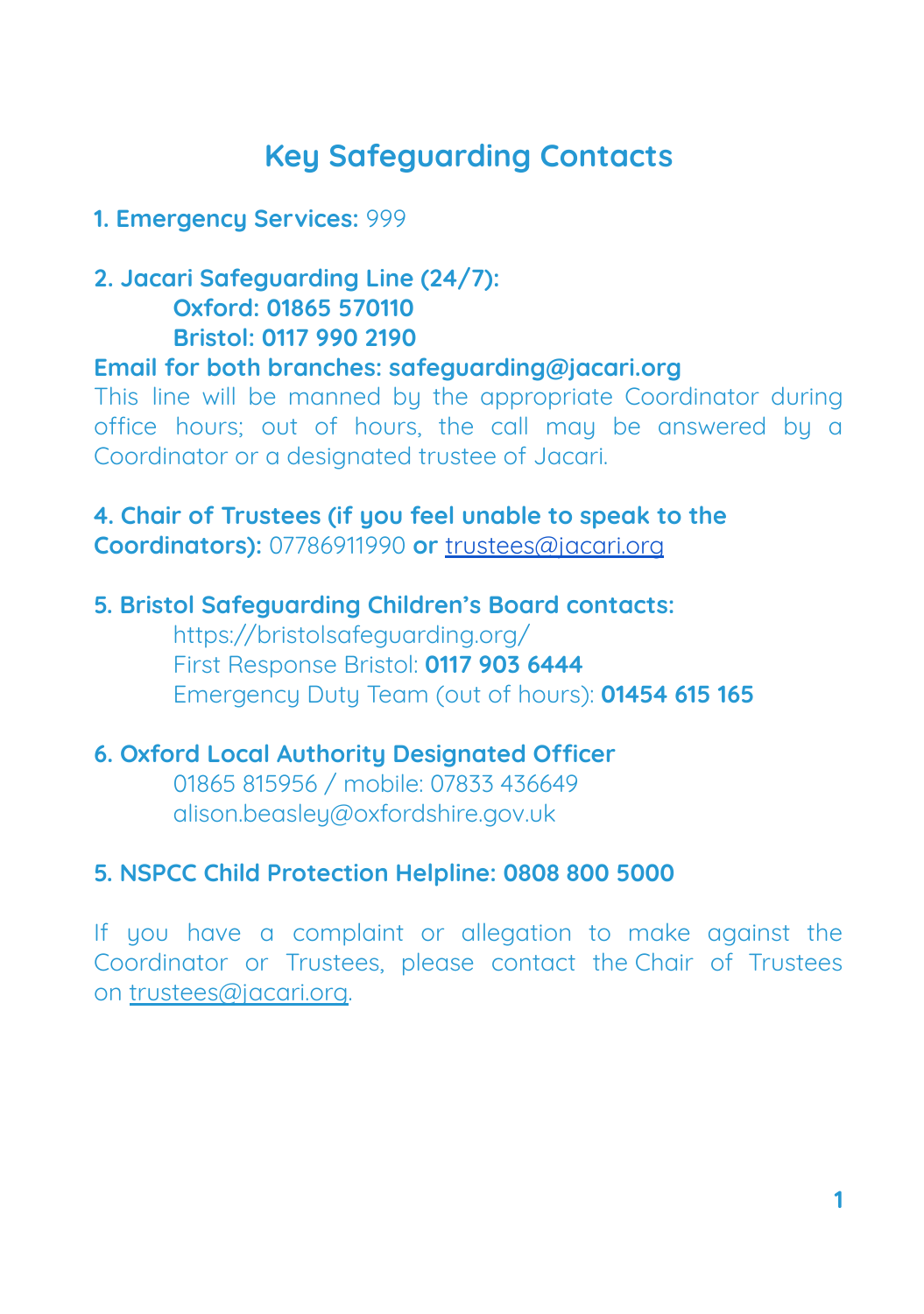# **The Jacari Code of Conduct**

All adults coming into contact with children and young people through Jacari's work must comply with Jacari's Safeguarding Children Policy and this Code of Conduct.

#### **You must:**

- Treat all children with respect
- Avoid being alone with a child:
	- For at home tuition, if there is no adult related to the child present on the premises, then you should NOT enter the child's home and should not teach the lesson.
	- For online tuition, you must speak to an adult at the beginning of the phone/video call and check they will be at home for the duration of your call
- Ensure the adult present in the home knows when you have arrived and when you are leaving; or for online teaching, you must say hello to the adult at the beginning and end of the video/phone call
- If alone in a room with a child, keep the door open at all times. While tutoring online, ensure the child keeps the door open so that an adult can overhear the lesson
- Be aware that any physical contact with a child can be misinterpreted and should always be avoided.
- Report all allegations/suspicions of abuse to the Jacari safeguarding line
- Operate within Jacari's procedures in the event of any disclosure/concern.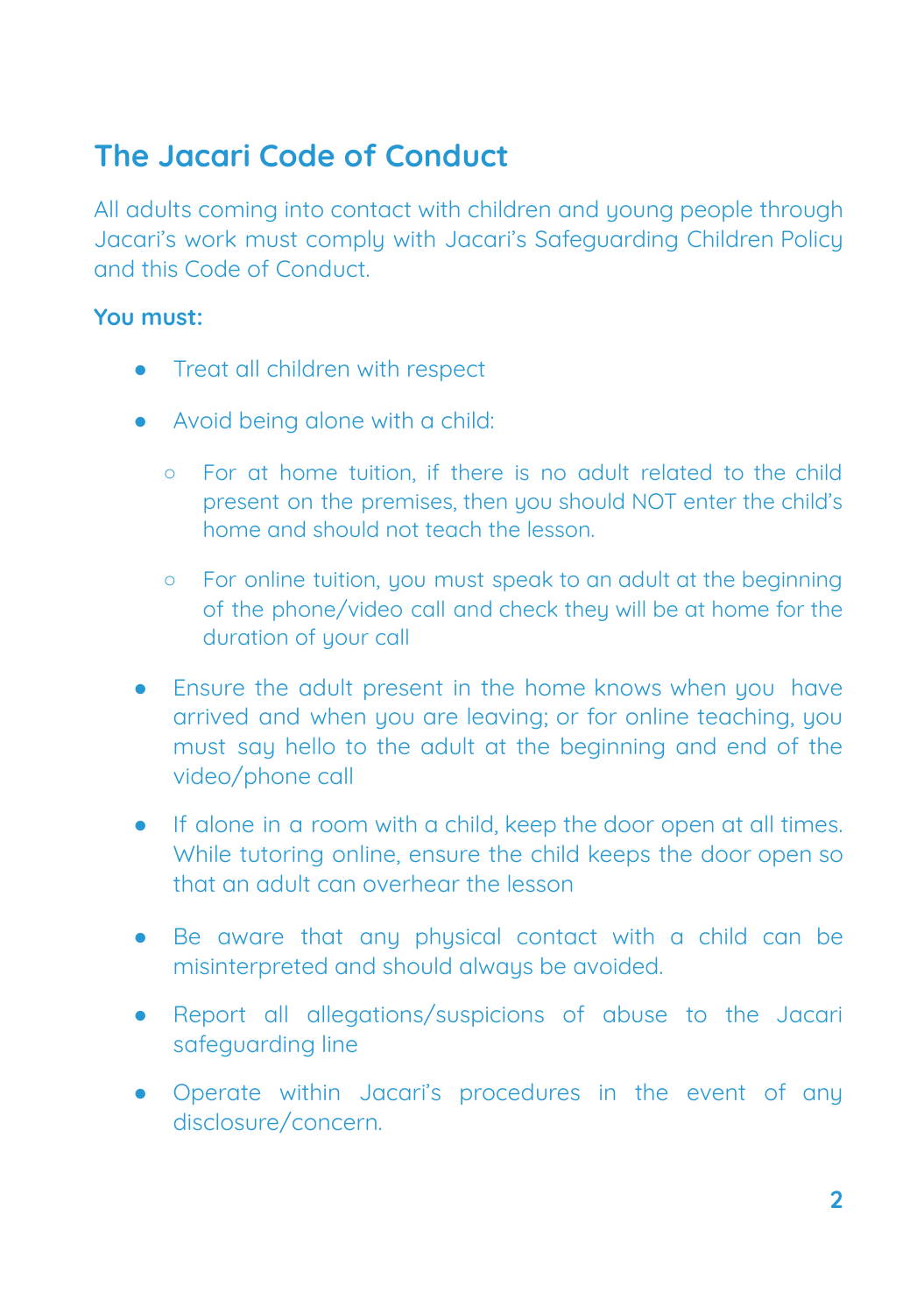- Consider strengthening any privacy settings on social media sites so that young people are unable to access your online profiles. Block any young people that approach you online and inform Jacari's Coordinator immediately.
- Inform the Coordinator by email or phone within one week if you have stopped visiting/ online tutoring with your allocated family or wish to cease to volunteer with Jacari.
- Delete all personal information you hold about your Jacari pupil when the tutoring relationship comes to an end

#### Online tuition:

- If tutoring online, confirm with the parent in the first lesson that they give permission for online tutoring to occur via your chosen platform.
- Be mindful of what is displayed in your video frames and remove any offensive or private items from the frame at all times. Only approved Jacari tutors, pupils, and parents/family members of pupils may be present in any video frames.

In-school tuition:

- Ensure you sign in and sign out at the school reception before and after the lesson
- Comply with the individual school's Safeguarding Policies and **Practices**

Trips and events:

● Ensure a parent/carer's consent form is completed and signed prior to any Jacari trips or outings.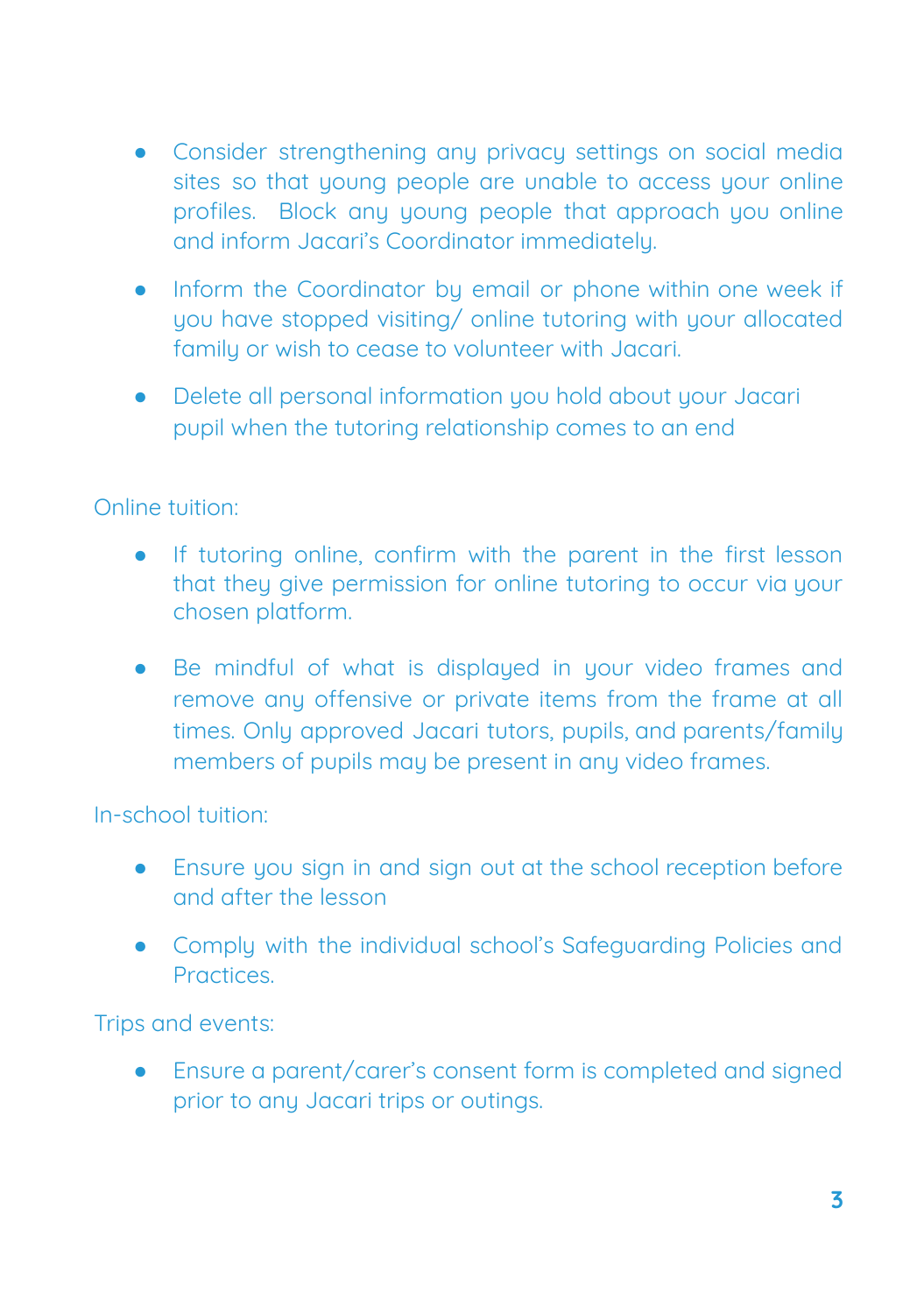● Whilst on a trip, avoid taking a child to the toilet or changing their clothes unless you have express written parental consent to do so. You must also be accompanied by an additional volunteer or staff member.

#### **You must not:**

- Promise confidentiality to young people in any situation.
- Interact with pupils or pupils' families on any form of social media.
- Share your pupil's personal information with anyone else, or post about your pupil on social media in any way which could identify them
- Arrange to meet a young person outside of the allocated tutoring time, unless for an official Jacari trip, for which you must get written parental consent.
- Make suggestive or derogatory remarks in front of young people.
- Have inappropriate physical or verbal contact with young people.
- Show favouritism to any individual.
- Be under the influence of alcohol or other substances when working on activities involving young people.
- Take photographs or screenshots of young people, unless specified by Jacari and for which we have received parental consent. In this instance, any photos must be given to Jacari and then deleted by you.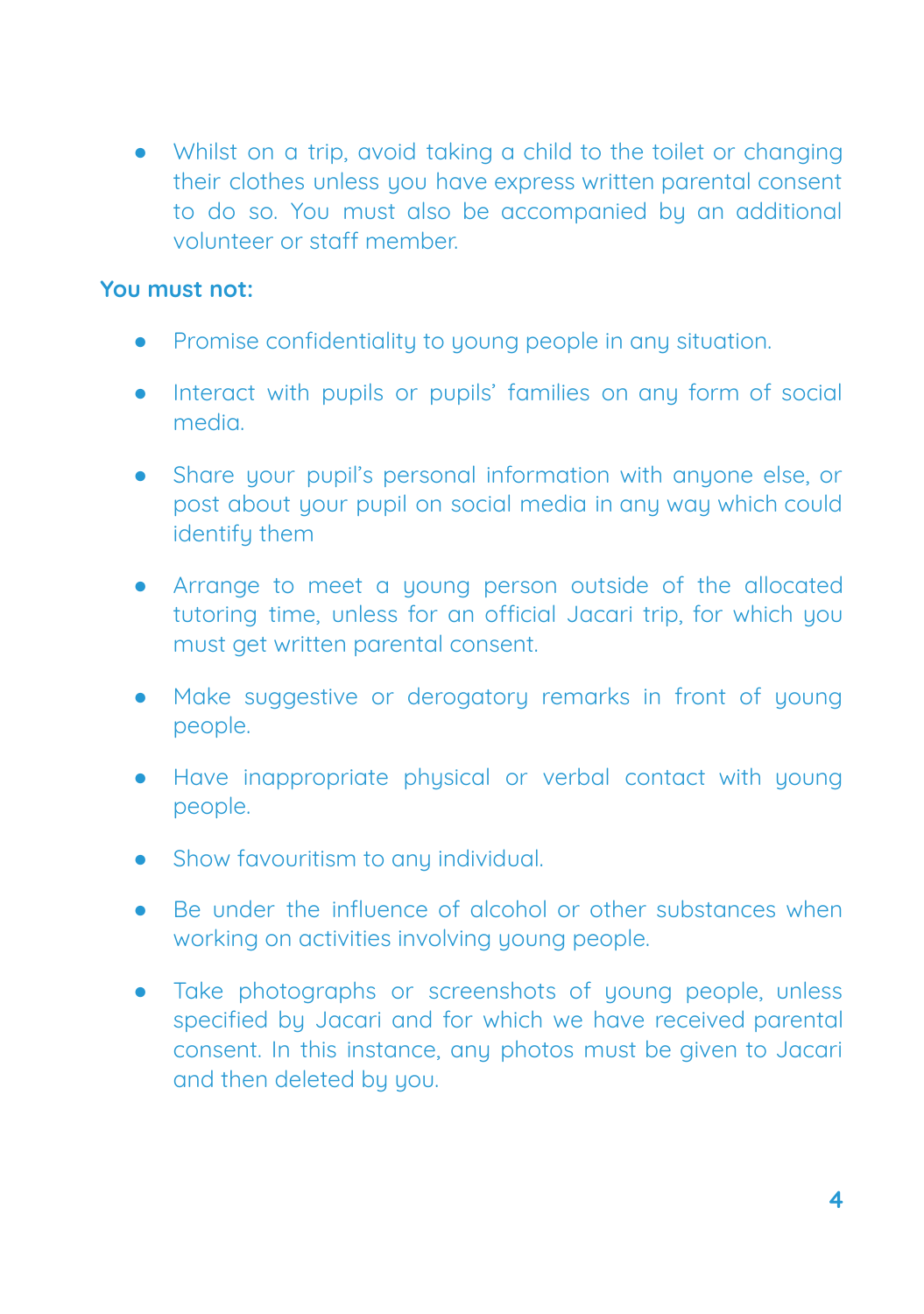# **Reporting a concern**

If you witness something that causes you concern, or if a child discloses a concern to you, it's vital that you take the following steps:

- 1. Make a detailed written record of the concern as soon as possible, ensuring you note the date and time.
	- Use the child's own words wherever possible.
	- Keep your record factual and avoid emotive language.
	- Wait until you are away from the family to do this.
- 2. Don't tru to investigate the situation yourself.
- 3. Contact the Coordinator or Safeguarding Line **as soon as possible** (see contact details on page 1). Do this if you have any concern.

## **Disclosures**

In the event of a disclosure, remember:

- **●** You cannot promise to keep anything secret
- **●** Remain calm and listen without interruption
- **●** Let them tell you as much or as little as they wish no leading/prompting questions
- **●** Refrain from responding emotionally or judgmentally
- **●** Don't physically examine them/investigate further (this could interfere with an investigation and put you at risk)
- **●** Use their own wording in your written record don't paraphrase
- **●** Don't share with anyone except the above contact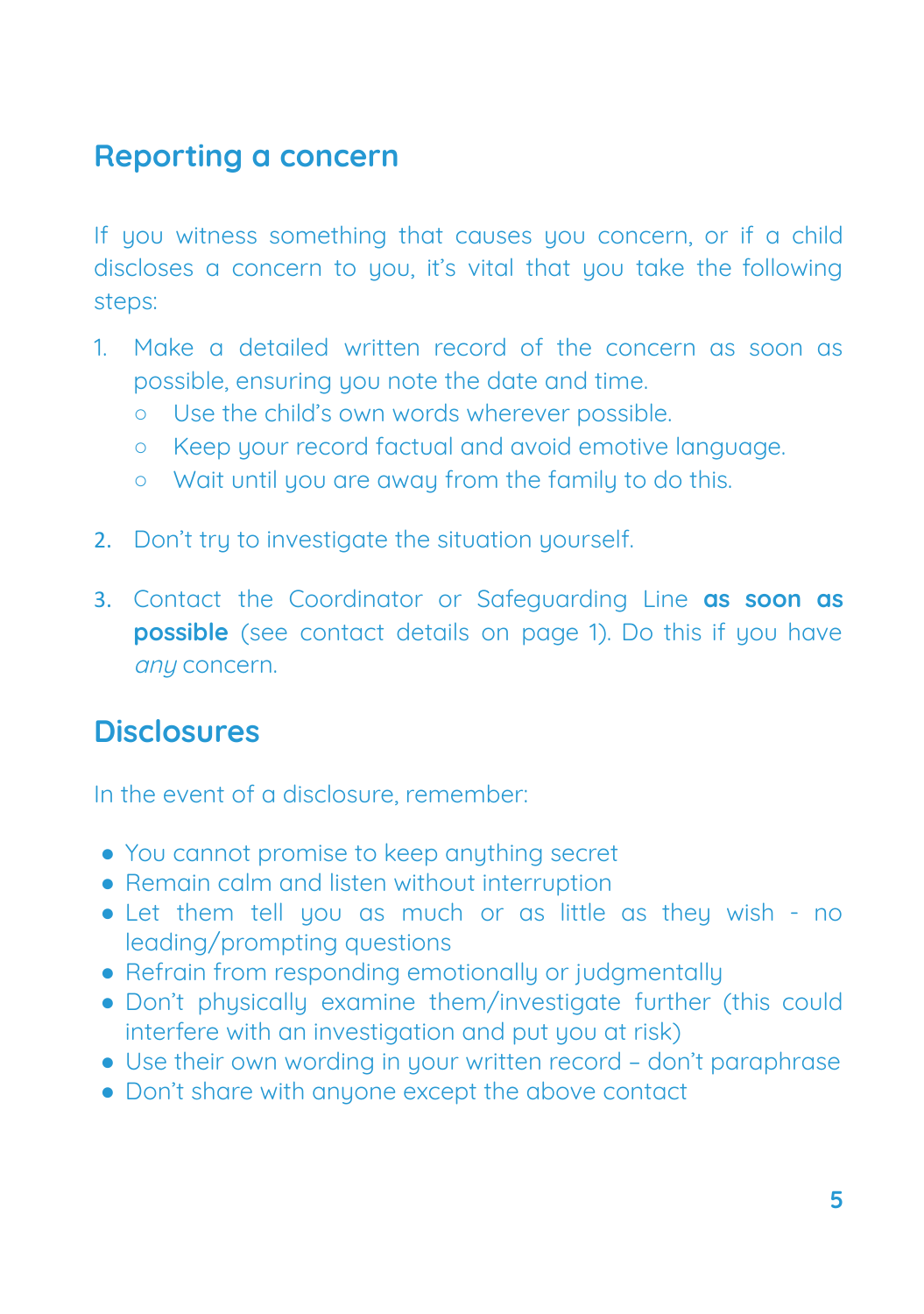It is very unlikely that any information you report will result in a referral to Child Protection services. However, if you notice any behaviours listed, **you must report it** to the Coordinator, even if you think there is a reasonable explanation. As a volunteer, it is not your responsibility to assess the significance of behaviours you notice. You should report anything back to the Coordinator so that a full picture of the child's circumstances can be built up.

#### **Things to remember:**

- Do not tru to investigate the situation yourself
- Do not carry out any physical examination of the child.
- You do not need to tell the parent/carer that you are raising a concern.
- Do not discuss the concern with anyone other than the Coordinator.

In the event of a disclosure or a Safeguarding concern being raised, you may be removed from the tutoring arrangement for the safety of both yourself and the child. This will be decided on a case-by-case basis. You will be advised what next steps to take by the Coordinator, including whether or not to cease communicating with the family.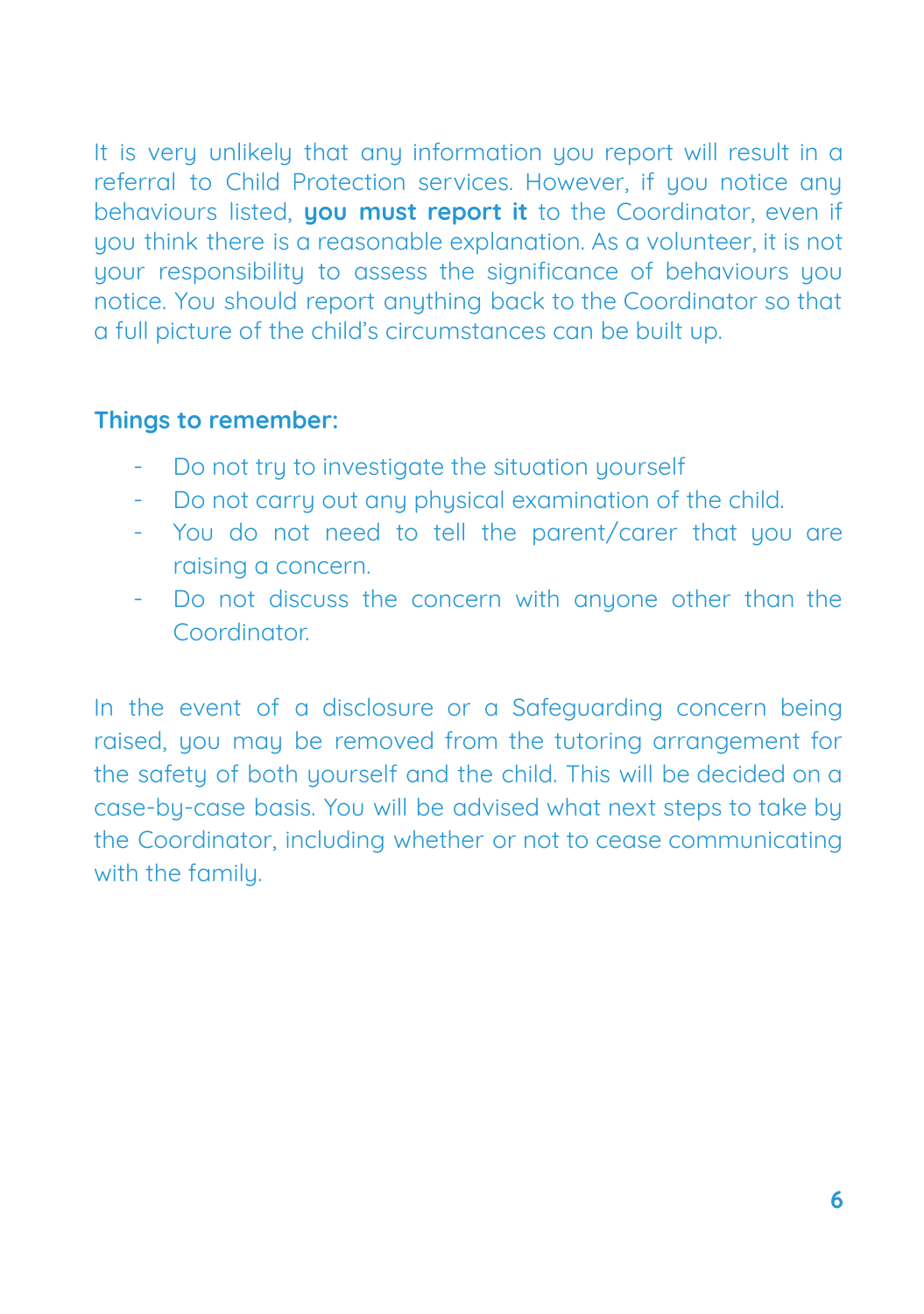# **Child Abuse**

There are four main categories of abuse, as well as several others to be aware of. It is common to find evidence of more than one category. Remember that there is no racial or cultural profile for different child protection issues.

It is important to remember that a child can be abused by one, or many, adults, or by other children. They are most commonly abused by people known to them, but it could also include abuse by strangers. Technological abuse (e.g. via social media) is also a growing risk.

Note that all forms of abuse feature some level of emotional abuse.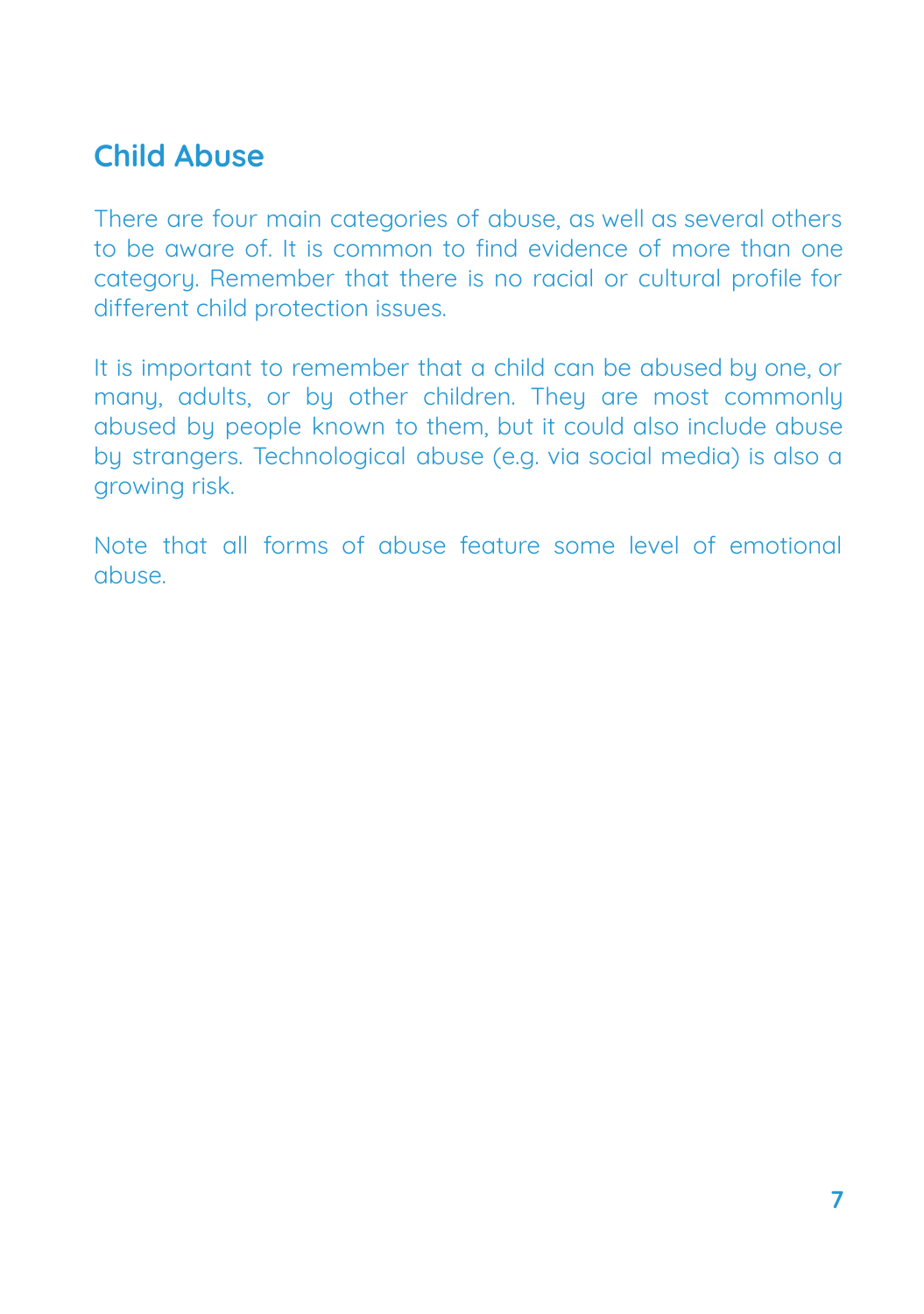## **General behaviours that could indicate any type of abuse**

- Low self-esteem, self-disgust
- Unusually fearful of certain adults
- Withdrawal/flinching at physical touch/closeness
- Aggression to others
- Unusually compliant with parents/carers/staff
- Depression (rather than just adolescent moodiness)
- Wearing clothing inappropriate for weather
- Refusal to discuss injuries
- Inexplicable decline in school performance
- Lack of concentration, restlessness, aimlessness
- Sudden changes in personality
- Lack of trust in adults
- Socially withdrawn
- Eating disorders significantly under/overweight
- Husteria in adolescents
- Age inappropriate clinging, insecure behaviour
- Non-attendance, lateness, arriving early/leaving late
- Seeking out adult company without reason
- Destructive tendencies
- Drug/alcohol/solvent misuse
- Abnormal tiredness
- Having unexplained, unusual extra money or items
- Working several part-time jobs, evenings & weekends
- Poor personal hygiene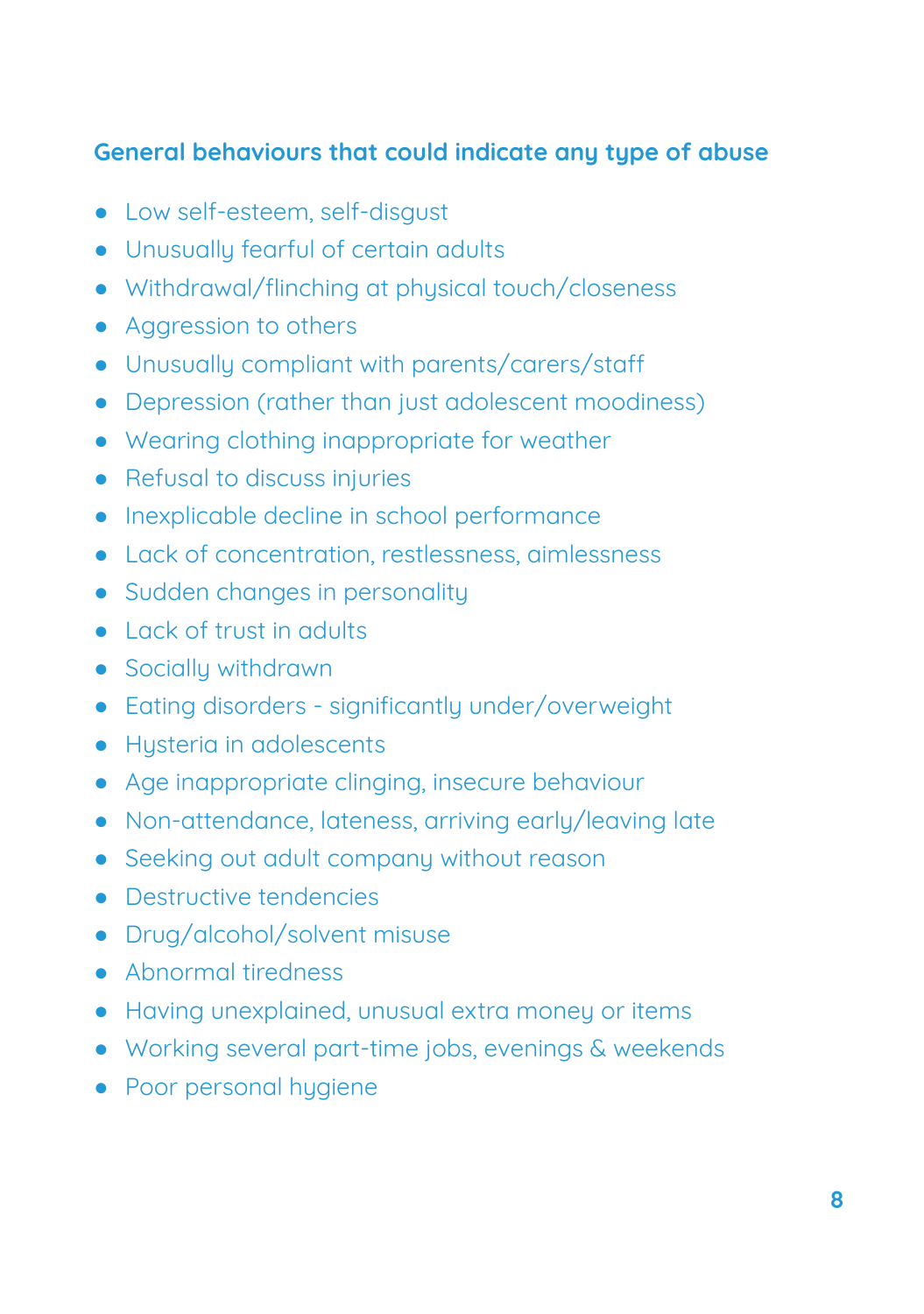## **Phusical Abuse**

## **Definition**

This may involve hitting, shaking, throwing, poisoning, burning or scalding, drowning, suffocating, or otherwise causing phusical harm to a child. Physical harm may also be caused when a parent or carer fabricates the sumptoms of, or deliberately induces illness in a child.

- Bruises; especially on trunk, face, neck, upper arms, shoulders, and fingertip-shaped bruising
- Burns, scalds (especially from cigarettes)
- Unexplained, recurrent burns or indicators of lengthy exposure to heat
- Bite marks: especially in unusual places
- Fractures, swellings, lack of normal use of limbs; especially if story told seems inconsistent
- Flinching at contact or closeness
- Untreated injuries
- Any injury with no explanation or conflicting stories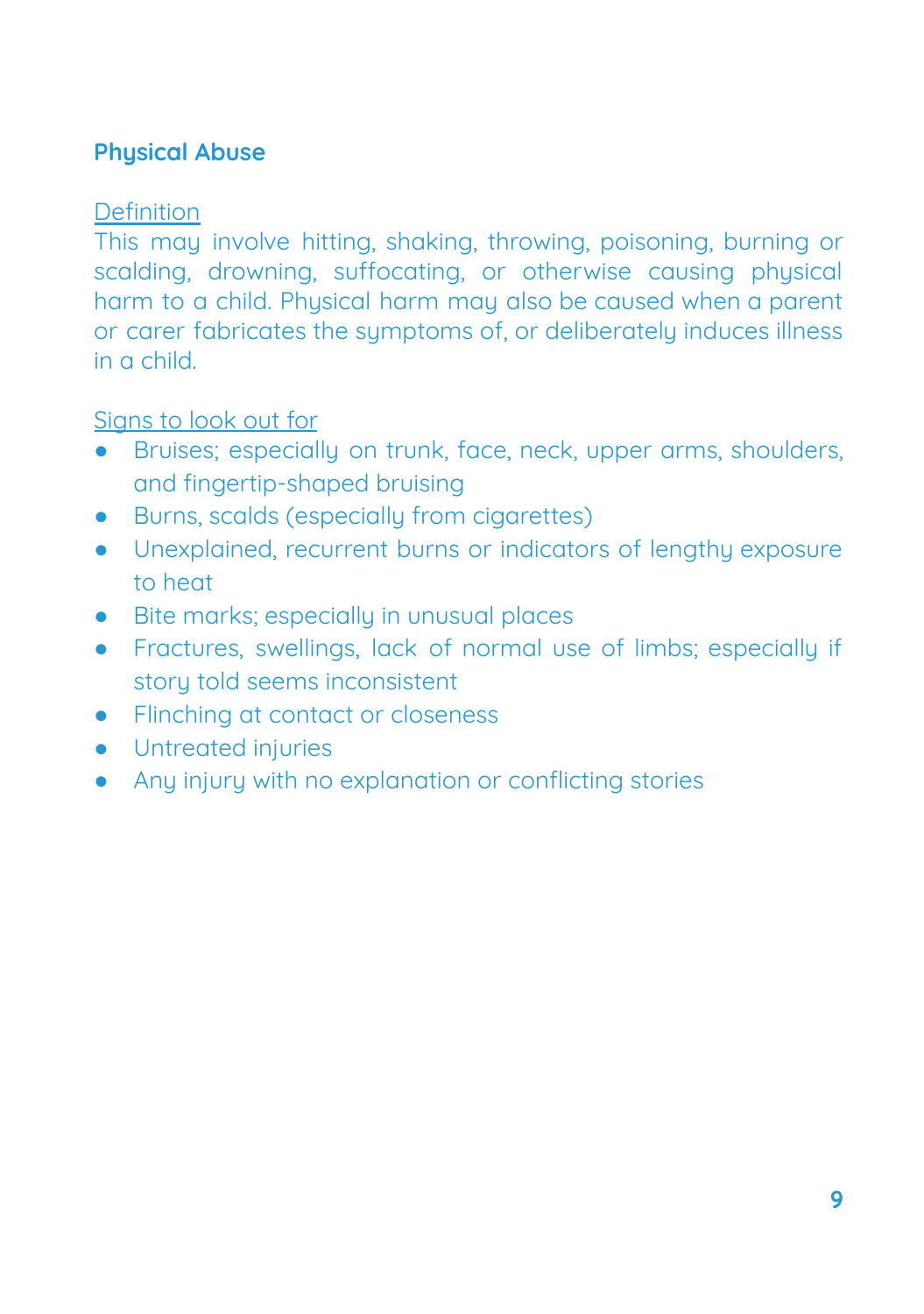## **Emotional Abuse**

#### Definition

The persistent emotional maltreatment of a child, such as to cause severe and persistent adverse effects on the child's emotional development. It may involve conveying to a child that they are worthless or unloved, inadequate, or valued only insofar as they meet the needs of another person.

It may feature: age/developmentally inappropriate expectations being imposed on children; overprotection and limitation of exploration and learning; preventing participation in normal social interaction; or not giving the child opportunities to express their views - deliberately silencing them or making fun of what they say or how they communicate.

It may also involve seeing or hearing the ill-treatment of another. It may involve serious bullying (including cyber bullying), causing children frequently to feel frightened, or the exploitation or corruption of children. If the child themselves shows bullying tendencies, consider where they may have learnt these behaviours.

- Developmental delay
- Passive acceptance of excessive punishment
- Over-reaction to mistakes
- Continual self-deprecation
- **•** Sudden speech disorders
- Inappropriate emotional responses
- Neurotic behaviour such as rocking, hair-twisting, thumb-sucking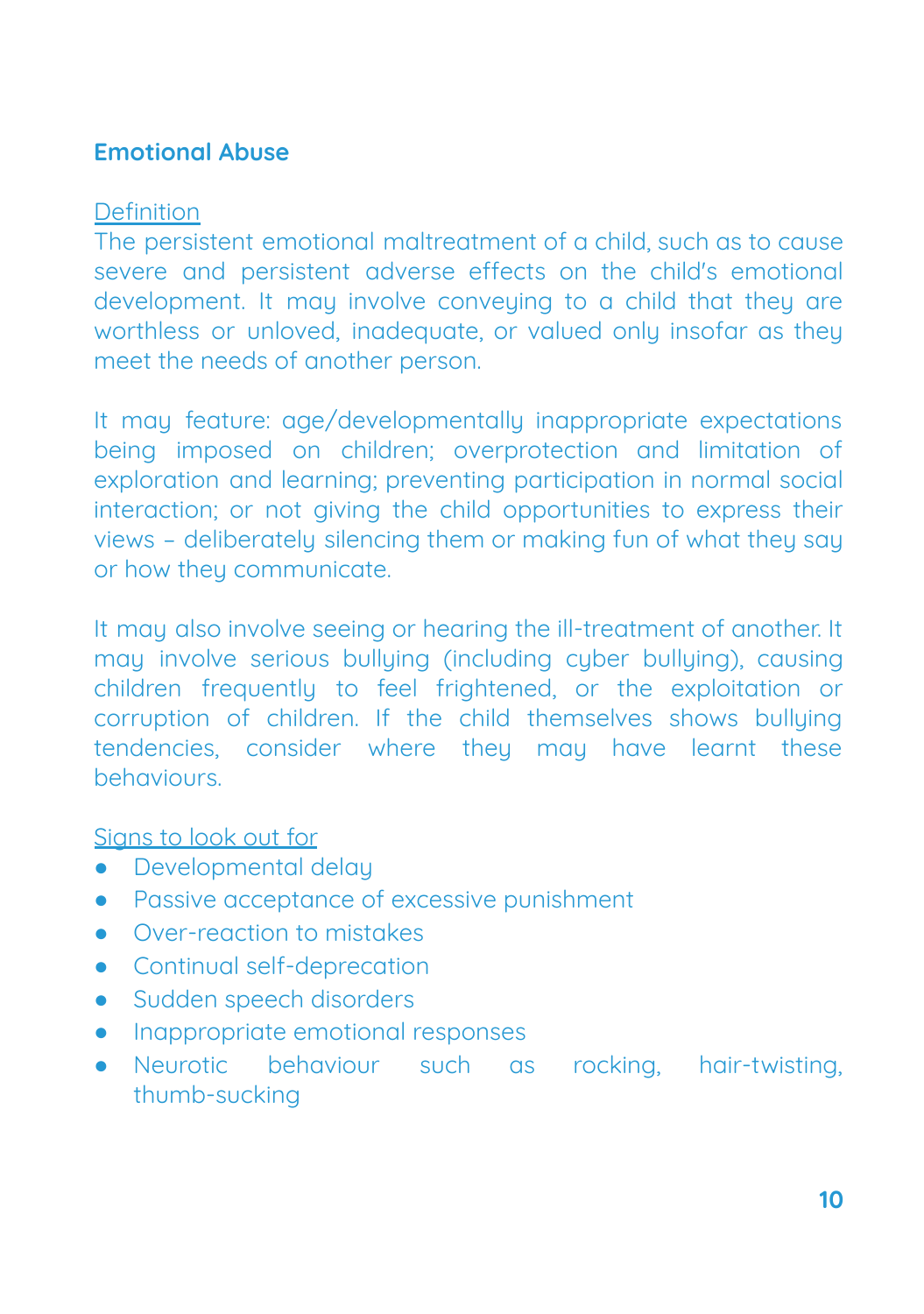## **Neglect**

## **Definition**

This is the persistent failure to meet a child's basic physical and/or psychological needs, likely to result in the serious impairment of the child's health or development. Neglect may involve a parent or carer failing to:

- Provide adequate food, clothing and shelter
- Protect a child from physical and emotional danger
- Ensure adequate supervision (including use of adequate care-givers)
- Ensure access to appropriate medical treatment
- It may also include unresponsiveness to a child's basic emotional needs.

- Poor social relationships
- Developmental delay
- Pot bellu, short stature, emaciation
- Poor skin/ hair tone
- Untreated medical conditions
- Failure to attend medical appointments
- Poor personal hygiene
- Constant tiredness and/or hunger
- Compulsive stealing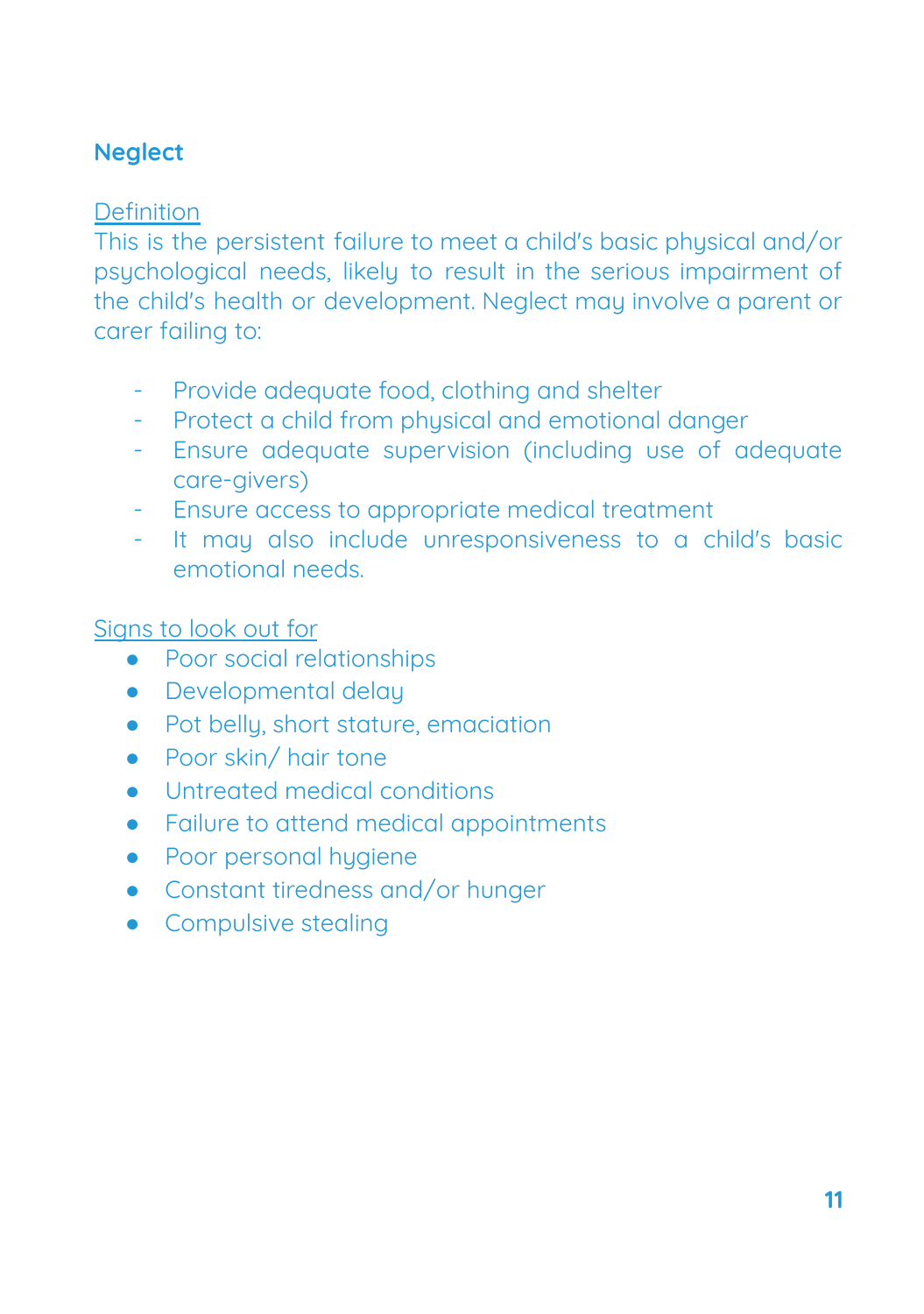## **Sexual Abuse**

## Definition

Involves forcing or enticing a child or young person to take part in sexual activities, not necessarily involving a high level of violence, whether or not the child is aware of what is happening.

The activities may involve physical contact, including assault by penetration (for example, rape or oral sex) or non-penetrative acts such as masturbation, kissing, rubbing and touching outside of clothing. They may also include non-contact activities, such as involving children in looking at, or in the production of, sexual images, watching sexual activities, encouraging children to behave in sexually inappropriate ways, or grooming a child for abuse (including via the internet).

Sexual abuse is not solely perpetrated by adult males. Women can also commit acts of sexual abuse, as can other children.

- Damage to genitalia
- Soreness in genitalia, anus, mouth
- Sexually transmitted infections, urinary tract infections, discharges or abdominal pain;
- Unexpected pregnancy; especially in a young girl
- Age inappropriate sexual play, language, drawings, acting out
- Age inappropriate wetting, soiling
- **•** Sexually provocative behaviour
- Sexualised behaviour in very young children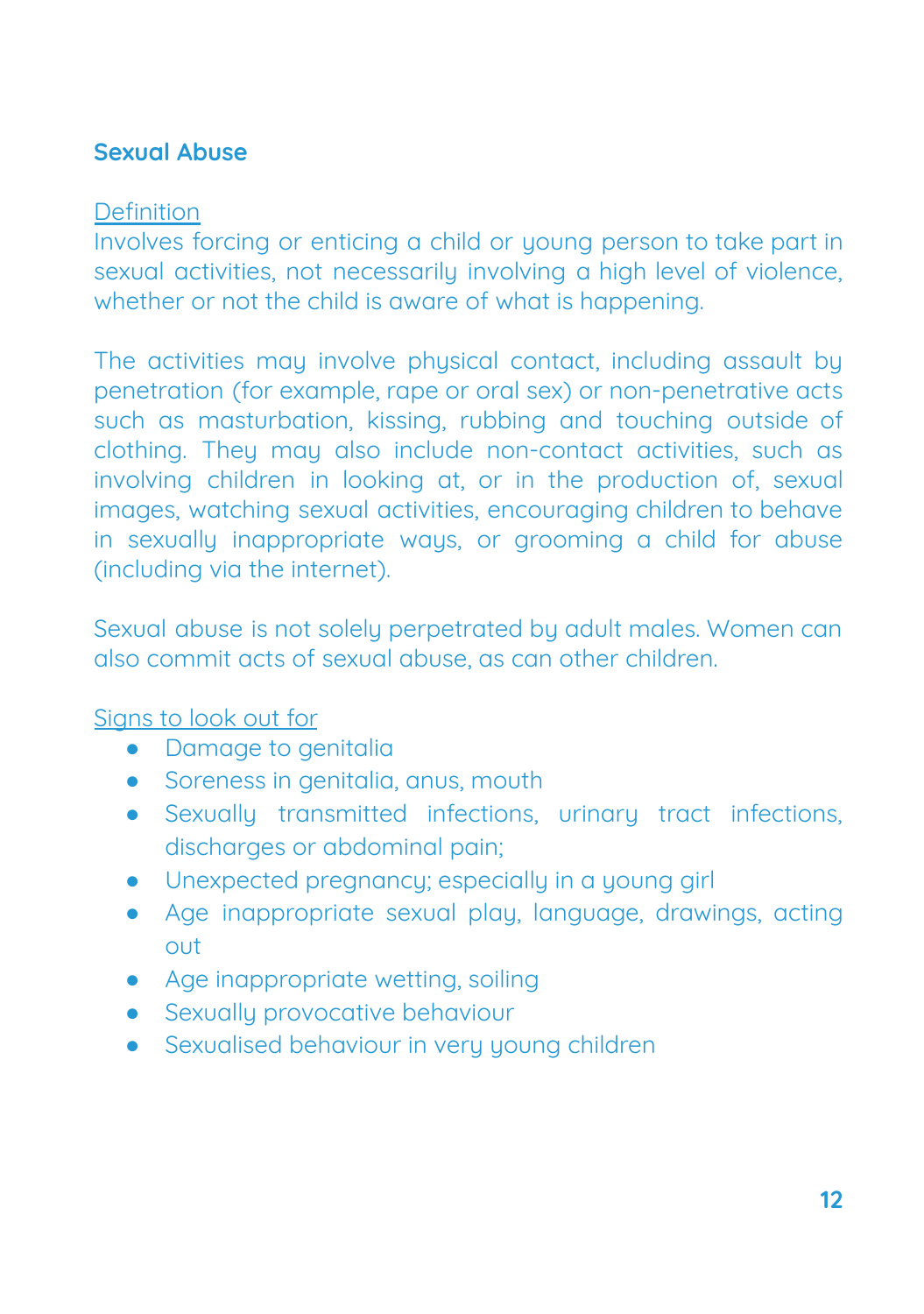## **Child Sexual Exploitation (CSE)**

Definition

This is when an individual or group takes advantage of a position of power to coerce, manipulate or deceive a child into sexual activity, a) in exchange for something the victim needs/wants, and/or b) for the financial advantage or increased status of the perpetrator or facilitator. This includes situations which appear consensual. CSE does not always involve physical contact; it can also occur through the use of technology.

## Signs to look out for

- Acquisition of clothes, money, phones etc. without plausible explanation
- Gang association and/or isolation from peers/social networks
- Exclusion or unexplained absences from school, college or work
- Leaving home without explanation and persistently going missing or returning late
- Excessive receipt of texts/phone calls
- Spending time with older young people/adults
- Returning home under the influence of drugs/alcohol
- Evidence/suspicions of physical or sexual assault
- Inappropriate sexualized behavior for age
- Sexually transmitted infections

Note: the first eight signs may also be indicators of criminal exploitation, whereby children are used by gang networks to sell drugs. This situation is extremely dangerous, and any concerns should be reported without hesitation. See following page for further details.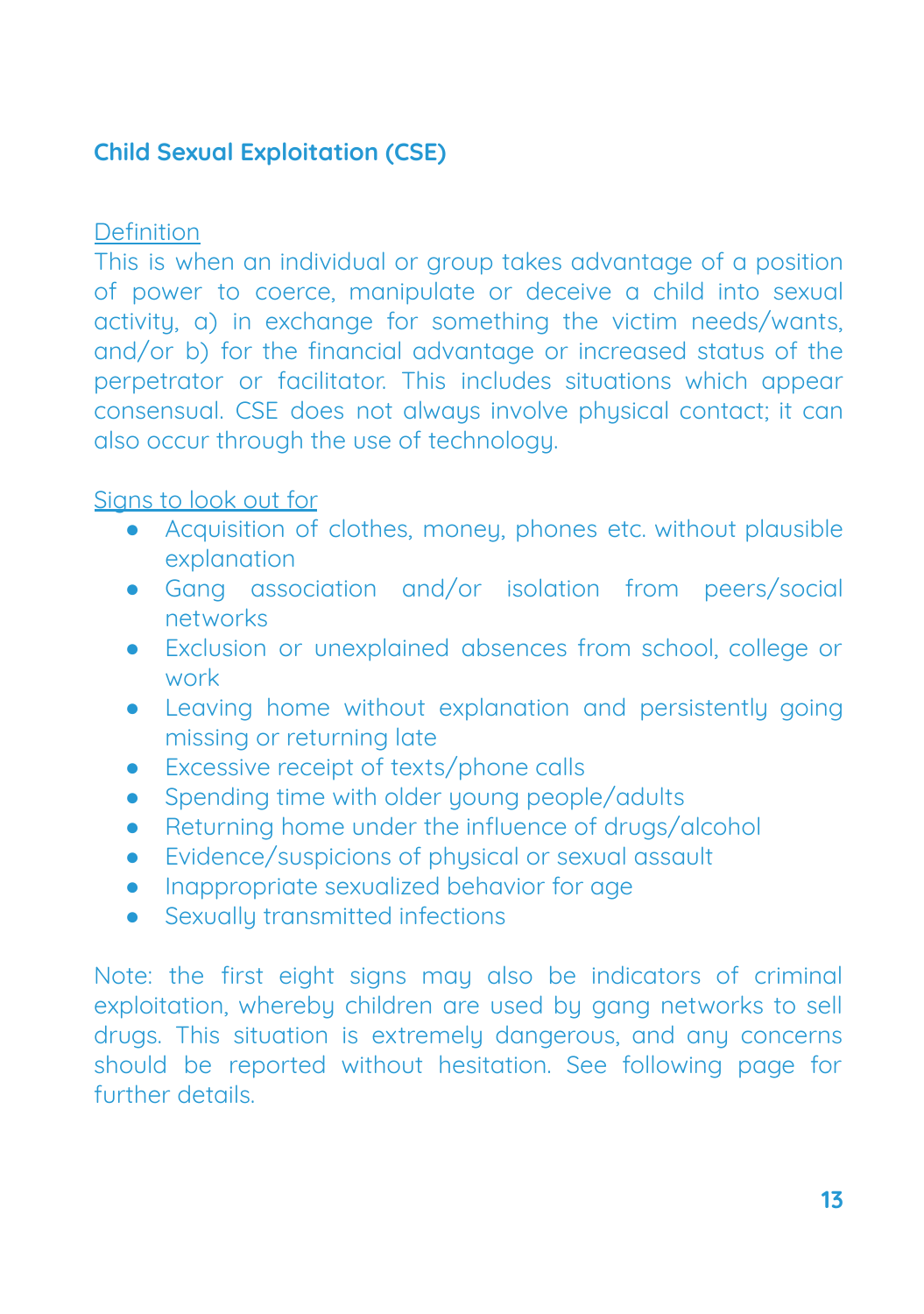## **Criminal Exploitation (including 'County Lines')**

#### Definition

A form of criminal activity in which drug dealers in major cities establish networks for the supply and sale of drugs to users in towns and rural areas, using other people (tupically those who are young or otherwise vulnerable) to carry, store, and sell the drugs.

- Change of friendship groups, gang association and/or withdrawal from existing networks
- Spending time with older young people/adults
- Acquisition of clothes, money, phones etc. without plausible explanation
- Experimenting with drugs and alcohol
- Change in appearance and dress
- Exclusion or unexplained absences from school, college or work
- Leaving home without explanation and persistently going missing or returning late
- Excessive receipt of texts/phone calls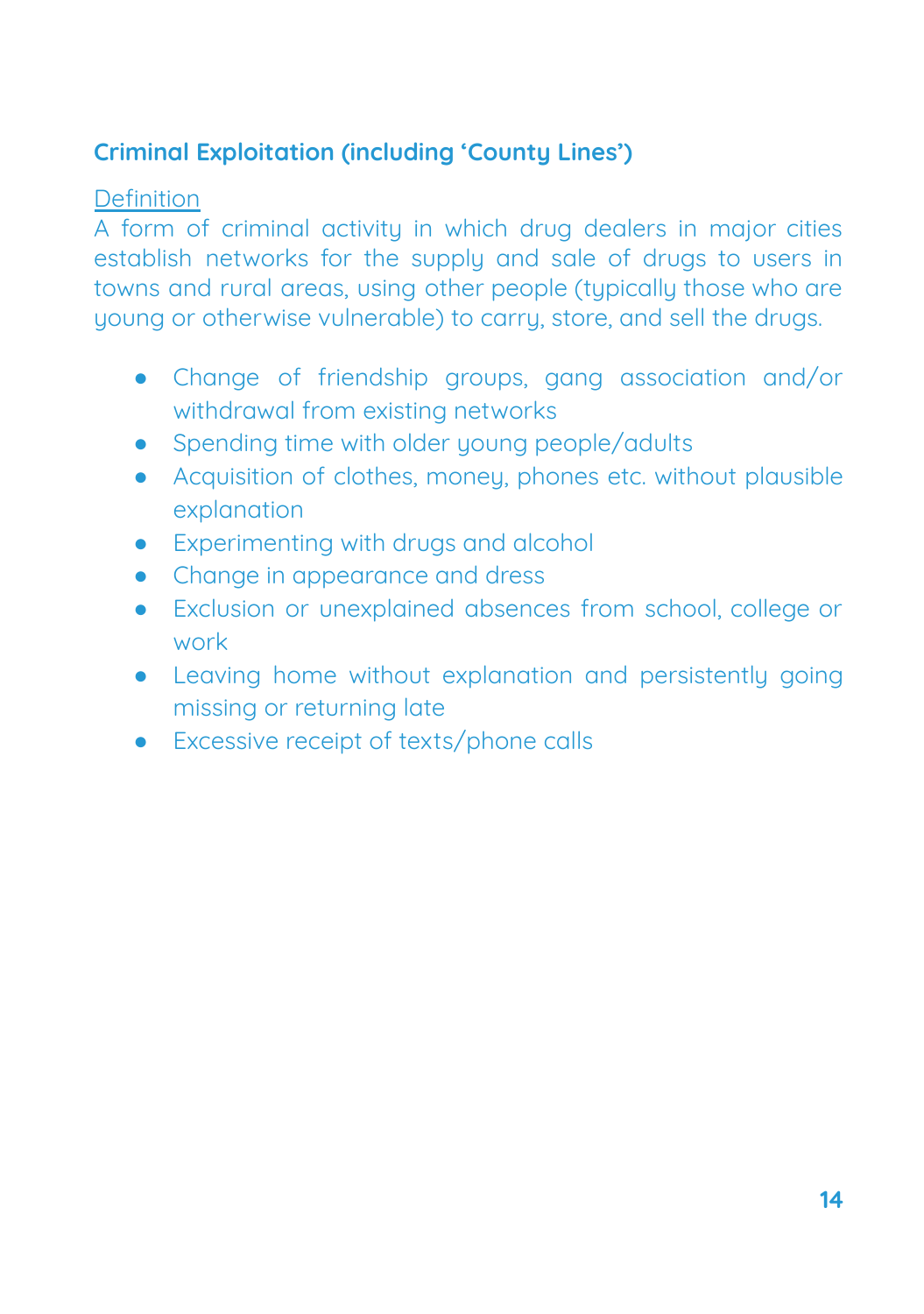## **Self-Harm**

## Definition

Self-harm is intentional self-poisoning or injury, irrespective of the apparent purpose of the act. It is an expression of personal distress, not an illness, and does not always manifest via cutting. It can also involve burning, biting, head-banging and hitting, picking and scratching, pulling out hair, neglecting oneself, disturbed eating, substance abuse, overdose, and self-poisoning.

#### Signs to look out for

Self-harm can be very well-disquised and there may therefore be no signs. However, look out for:

- Talking about self-harm or suicide
- Changes in activity/mood
- Alcohol or drug abuse
- Becoming sociallu withdrawn
- Changes in eating/sleeping habits
- Increased isolation from friends and family
- Lowering in grades
- Expressing feelings of failure, uselessness or loss of hope
- **•** Giving away possessions

These signs should not be considered in isolation.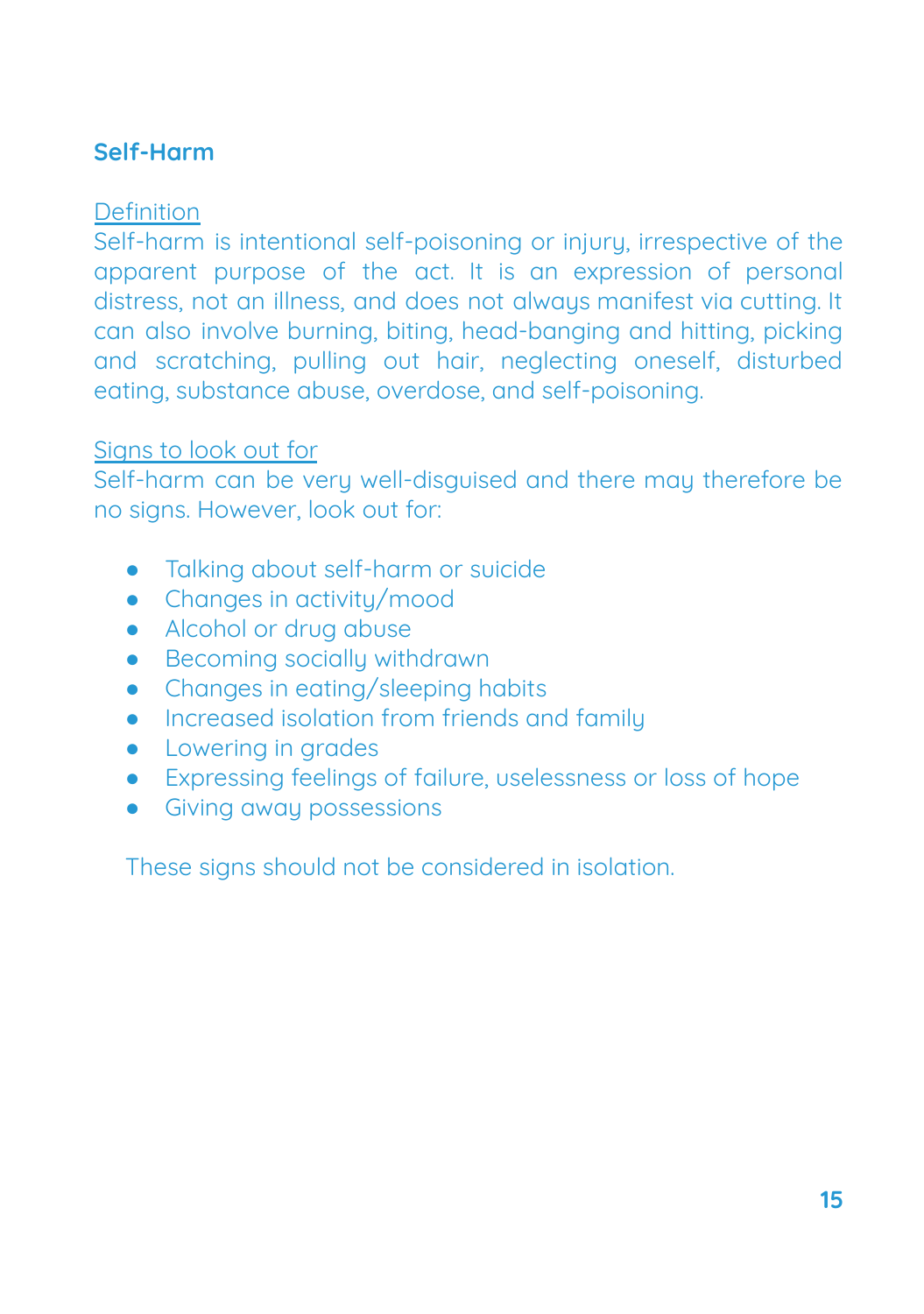## **Female Genital Mutilation (FGM)**

## Definition

FGM refers to procedures that intentionally alter or cause injury to the female genital organs for non-medical reasons. The practice is illegal in the UK. It has been estimated that over 20,000 girls under the age of 15 are at risk of FGM in the UK each year, and that 66,000 women in the UK are living with the consequences of FGM. The true extent is unknown due to the 'hidden' nature of this crime. There are no health benefits to FGM; it is carried out for cultural and social reasons within families and communities. Children may go to their home country for a long period (to allow recovery), or a 'cutter' may be flown to the UK to carry out mass cuts. Oxford is a known hotspot for FGM.

- The child talking about a special procedure/ceremony/celebration that is going to take place
- A visiting female elder taking an active/influential role in the family
- Withdrawing the child from Sex and Relationship Education in school
- Beluctance for the child to visit the doctor
- A change in the child's behavior after a long absence
- Health problems particularly bladder/menstrual problems
- Difficulty walking, sitting or standing/unexplained discomfort